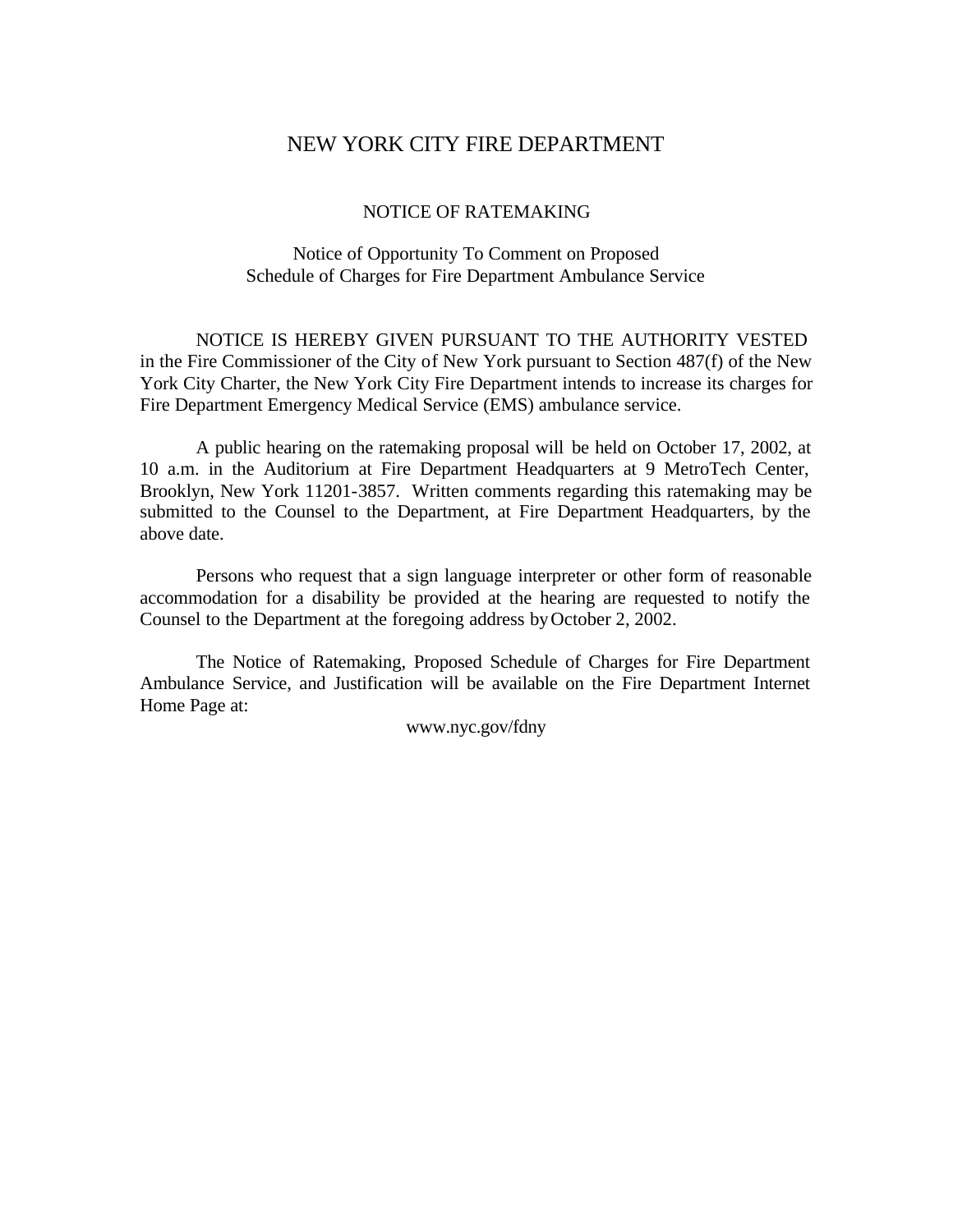The Fire Department proposes to amend its charges for ambulance service provided by the Fire Department's Emergency Medical Service through the New York City 911 System, and to adopt a new schedule of charges, as follows:

### Schedule of Charges for Fire Department Ambulance Service

| Type of Service                           | Charge            |
|-------------------------------------------|-------------------|
| <b>Basic Life Support Ambulance</b>       | \$420.00          |
| <b>Advanced Life Support Ambulance</b>    | \$535.00          |
| <b>Additional Charges:</b>                |                   |
| - Mileage (distance traveled to hospital) | $6.00$ /mile<br>S |
| - Provision of Oxygen (as applicable)     | 50.00             |

## JUSTIFICATION:

The Fire Department is proposing to simplify and increase the amounts it charges patients for Emergency Medical Service (EMS) ambulance service provided through the New York City 911 System to reflect increased costs, help defray the City's cost of providing such service, and eliminate time-of-day rate differentials.

The Department currently charges \$330 for an ambulance response (including treatment and transport) by a Basic Life Support (BLS) ambulance staffed by two Fire Department Emergency Medical Technicians during daytime hours (9 a.m. to 4:59 p.m.), and \$350 during nighttime hours (5 p.m. to 8:59 a.m.). The estimated average bill for a BLS ambulance response is \$341.60, excluding mileage and oxygen charges.

The Department currently charges \$415 for an ambulance response (including treatment and transport) by an Advanced Life Support (ALS) ambulance staffed by two Fire Department Paramedics during daytime hours, and \$450 during nighttime hours. The estimated average bill for an ALS ambulance response is \$435.30, excluding mileage and oxygen charges.

The Department currently charges \$6.00/per mile in mileage charges and \$50.00 for provision of oxygen.